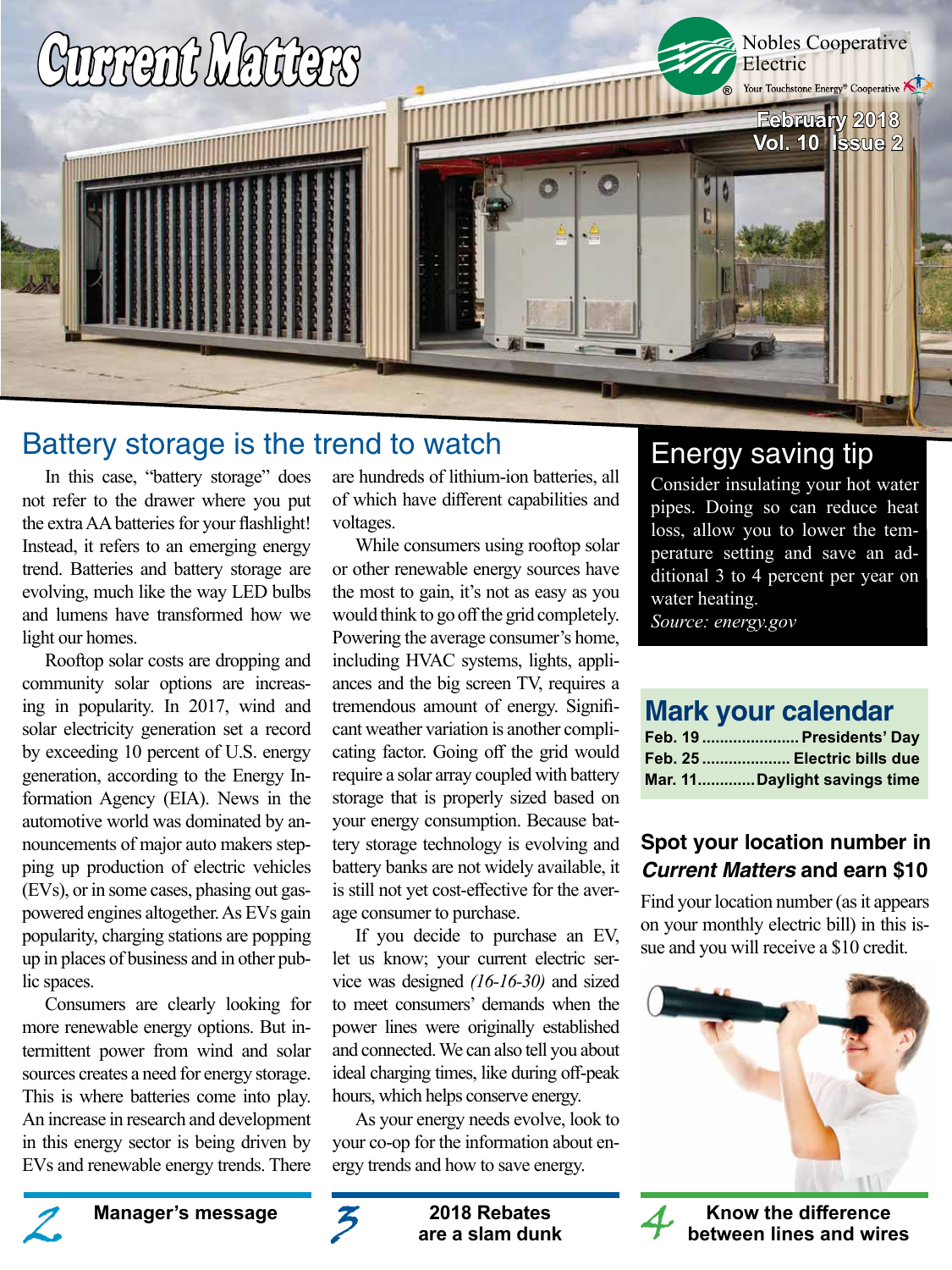



A word from your General Manager *Adam Tromblay*

#### Washington, D.C., Youth Tour

NCE supports programs intended for our young people within our service territory.

I believe it is important to support our youth, not only to enrich their lives, but also instill the value of cooperative membership. They will, after all, become our future community and co-op leaders.

The Washington, D.C., Youth Tour allows eligible freshman, sophomores, juniors and seniors to submit an application to NCE. A panel of judges evaluate the entries submitted and determine the recipients who will represent NCE on the Youth Tour.

The tour is coordinated through the Minnesota Rural Electric Association (MREA) and hosted by the National Rural Electric Cooperative Association (NRECA). In 2017, 39 delegates from Minnesota participated in the Youth Tour. They joined over 1,800 students from across the country who participated in their state's Youth Tour program. While in Washington, D.C., delegates have a chance to meet with their elected officials and discuss issues that are important back home. They'll have an

### Just take a minute to win it Sign up for Auto Pay today!



or away, this service keeps your pay-

ments on time. No fees. No checks. No postage. Visit our website (www.noblesce.coop), go to "Quick Links" and click on "Auto Pay Sign Up Form." You may also sign up by calling our office at 800-

776-0517. *(039-04-018)* Join now to be eligible for our Auto Pay drawing.

*(18-4-53)* opportunity to learn about the cooperative business model and enjoy sightseeing in the nation's capitol.

The Youth Tour has grown into an invaluable program that gives young people an experience that will stay with them for the rest of their lives.

#### **Scholarships**

For high school seniors graduating in 2018, NCE offers \$500 Operation Round Up scholarships to those planning to continue their education on a full-time basis at a two or four-year technical school or college.

One scholarship is awarded within each of our seven districts, plus an additional one. Scholarship applicants must be a dependent of a NCE member. Please find a scholarship application with this billing statement.

Take a minute to **sign up for Auto Pay**. **You could win a \$25 credit** on

Members who are already saving time and money with Auto Pay will be automatically entered in our monthly contest. **The Auto Pay promotion will run for three months.** Each month a winner will be randomly selected to receive a \$25 credit on their

There is no fee to sign up for Auto Pay. By enrolling, you choose to conveniently have your bill payment automatically deducted from your checking or savings account. This eliminates mailing payments and helps avoid late payments. Whether you're home

your NCE bill.

electric bill.



*Safety Team Accountable* 

2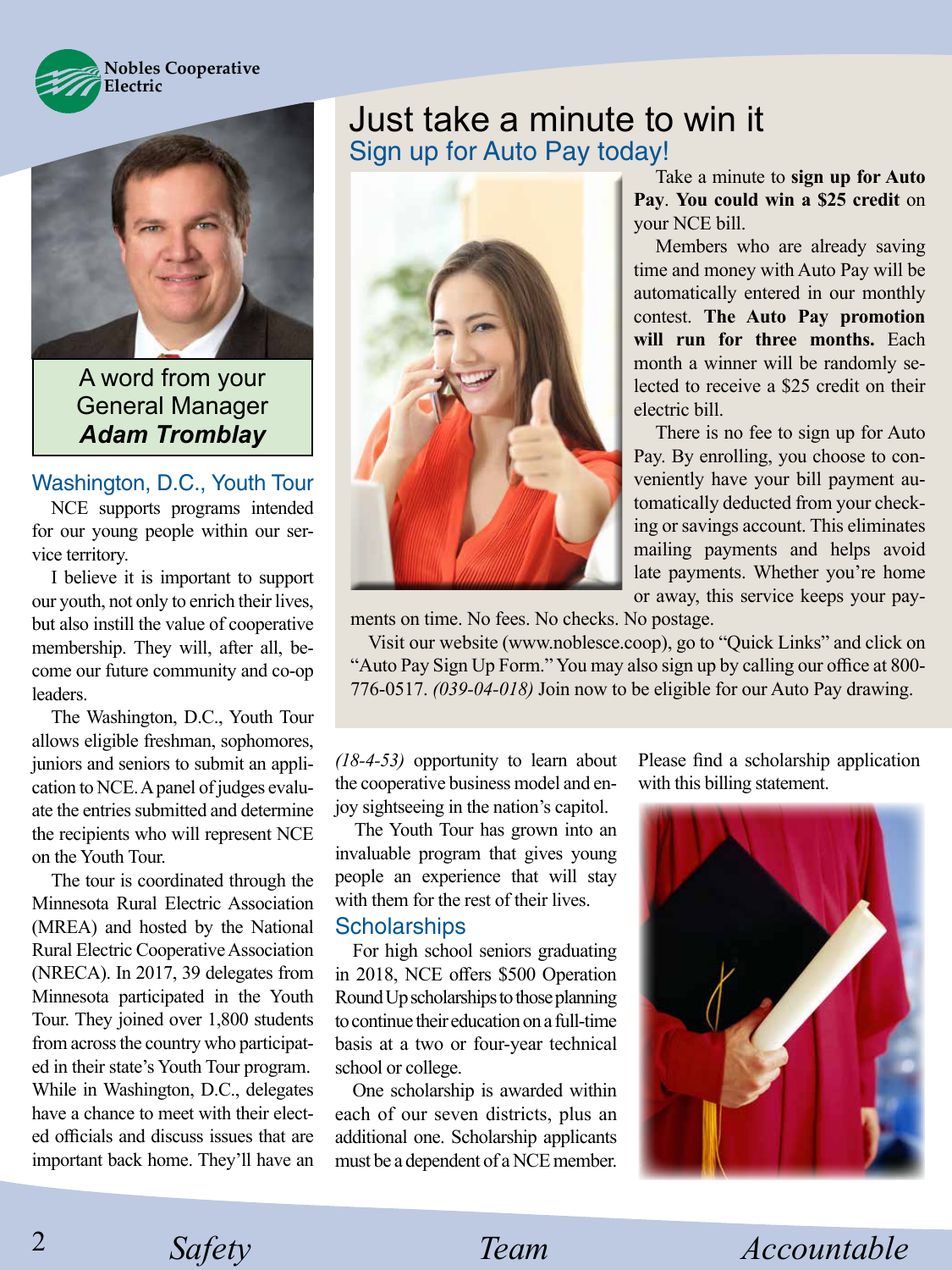# **Slam Dunk 2018 Rebates**

# **RESIDENTIAL**

**Replacement refrigerator or freezer**

\$75 with recycling of old unit **Electric clothes dryer** \$25 **Dehumidifier** \$25

**Ground Source Heat Pump** \$200/ton

**Air Source Heat Pump** SEER 14.5 = \$480 SEER 15 = \$580 SEER  $16+=\$630$ 

**Cycled Air Conditioning** SEER  $14.5 = $50$ SEER 15 = \$50 SEER  $16+=\$50$ 

# **BUSINESS**

NCE has many business and agricultural rebates available including rebates for lighting, compressed air systems, ground source heat pumps, cooling, heating, ventilation, motors and more.

*Rebates are only for products purchased on or after January 1, 2018. The products must be installed where electricity is supplied by the cooperative. Rebate submittal must follow the guidelines outlined by NCE. Rebates are a first-come, first-served member benefit.*

# Operation Round Up just makes good 'cents'

Concern for communities is one of the driving forces behind everything we do at NCE. We take pride in the fact that we are actively involved in making our communities better places to live.

The cooperative implemented Operation Round Up® (ORU) in 2001. ORU is just what the name implies. Members allow the cooperative to round up their electric bills each month to the next highest dollar. A participant in ORU with an electric bill of \$126.73 would pay \$127. The extra 27 cents is placed in the ORU trust fund.

With the average donation only being 50 cents a month, the most a member will pay is about \$6 a year. That spare change adds up quickly. Since its inception, over \$300,000 has been awarded locally.

NCE is accepting applications for ORU. Applications can be obtained at our offices or are available on our website www.noblesce.coop. The deadline for submitting an application is March 1.

With your help, small change can help change lives in our communities.



# Washington, D.C., Youth Tour deadline draws near

Your co-op sponsors a trip of a lifetime to Washington, D.C., June 9-14 for an area youth through the annual Youth Tour Contest. The Youth Tour is an opportunity to travel, sightsee, meet teens from across the nation, learn about your co-op and rural electrification. It is a great opportunity for a young individual to see one of the most fascinating cities in the world.

To enter, you must be a high school *(36-3-34)* freshman, sophomore, junior or senior attending a high school or home school in Murray or Nobles County. Each individual must fill out an application and write a 300-word essay on a topic determined by NCE. The deadline for submitting is February 28. Applications are available from a school  $\forall 0 \cup 1$ counselor, calling NCE or printing one from our website at www.noblesce.coop.



*Responsive* Transparent